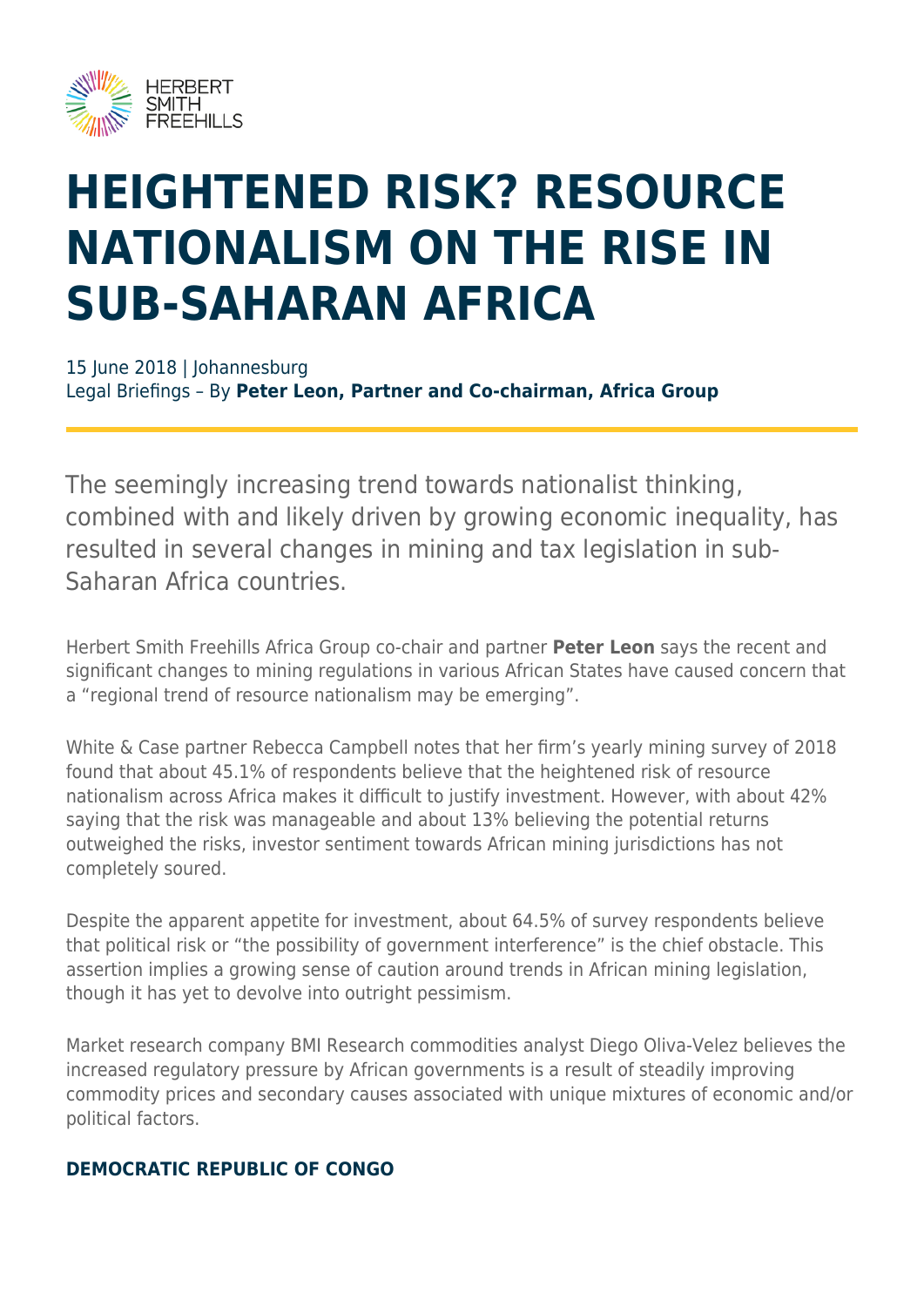Democratic Republic of Congo (DRC) President Joseph Kabila signed a law in March to amend the 2002 Mining Code by increasing royalties, taxes and mining companies' obligations.

Oliva-Velez says the DRC's amendments are in part a consequence of "increasing social unrest pushing the government into revenue-generating efforts". He believes that, of all the changes to mining regulations across Africa, the DRC's new mining code will resonate the most, specifically because of the country's huge battery metals resources.

The new code designates cobalt as a 'strategic' metal, which is used to justify a hike in the royalty rate from 2.0% to 10%. Royalties for copper have also been increased from 2% to 3.5%, and for gold from 2.5% to 3.5%. Another key measure is the removal of a clause that protects miners from changes to the fiscal and customs regime for ten years.

Leon notes that the Prime Minister has the right to designate any mineral substance as 'strategic'. He explains that, once a mineral is designated as 'strategic', the DRC government will be entitled to a 10% royalty, which is all-inclusive and not in addition to any pre-existing royalties owed to the state.

Further, he notes that the DRC's Mining Code specifies that exploitation licences are initially valid for 25 years, subsequent to which they can be renewed for terms which may not exceed 15 years.

Prior to being amended, Article 67 of the code specified that an exploitation licence could be renewed several times. Leon says that the amended Article 67 also does not impose any restrictions on the number of times a mining licence can be renewed.

The amended code states that, on each renewal of a mining licence, the State will be entitled to an additional 5% interest in the entity holding the right, in addition to its existing shareholding. The code does not place a cap on State interest.

Leon says that government and international mining companies are engaged in negotiations to manage these changes.

#### **TANZANIA**

Leon notes that Tanzania enacted "drastic" amendments in July 2017 to its 2010 Mining Act, as well as two new laws asserting government's "permanent sovereignty" over its natural resources.

He says the Tanzanian government empowered itself to renegotiate the terms of mining contracts that Parliament considered "unconscionable" and immediately banned the export of unprocessed minerals, raised royalty rates and increased government shareholding rights.

Under the amended Mining Act, government published a set of new regulations in January, the "most onerous" being the local-content regulations, which came into force on April 10.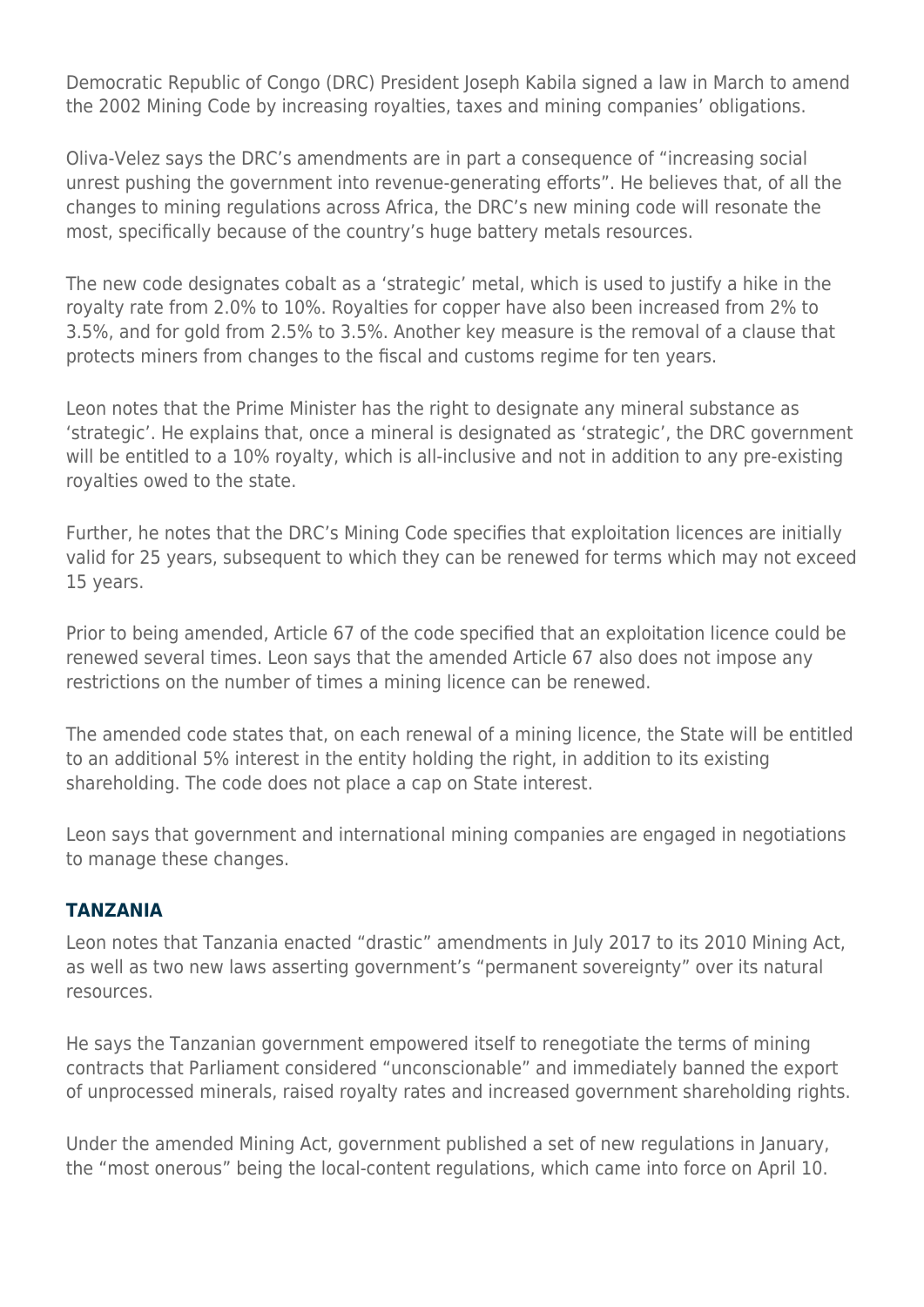These regulations stipulate that mining companies have to allow for an 'indigenous Tanzanian company' to have at least 5% ownership of a project before it is eligible for new mining licences, Leon explains. They must also meet "high" quotas for local recruitment, training and the procurement of local goods and services, as well as conduct business through Tanzanian banks and use only the services of Tanzanian financial institutions, insurance brokers and legal practitioners.

Leon adds that the Mining Commission, which is empowered to administer the various administrative and regulatory processes under the regulations, only became operational towards the latter half of April, after President John Magufuli had appointed Professor Idris Kikula as chairperson of the commission, which delayed the enforcement of the regulations.

Leon notes that Section 10(2) of the Mining Act was amended by Section 9 of the Written Laws Act, which entitles government to acquire, "in total, up to 50% of the shares of a mining company, commensurate with the total tax expenditures incurred by the government in favour of the mining company".

He explains that, it appears that the Tanzania government bases its entitlement to this additional equity on the consequences of historical tax incentives granted to mining companies, but it is not immediately clear how it intends to calculate these 'tax expenditures'.

It is also unclear whether the additional equity acquired by government will be on a freecarried basis.

Leon notes that both the African Minerals Development Centre (AMDC) and the Southern African Development Community are cautious about the introduction of any export restrictions that also have implications for Tanzania's World Trade Organisation obligations.

"A 2016 study by the AMDC on East African mineral regimes notes that Tanzania's capacity to stimulate 'linkages' under the African Mining Vision (whether upstream or downstream) is impaired by 'insufficient local production; high energy costs; inadequate energy supply'.

"This would suggest that Tanzania does not currently have the required infrastructure to support the local beneficiation obligations imposed under the amended Mining Act."

Further, the export ban appears to conflict with Tanzania's obligations under the East African Community Common Market and Customs Union protocols, as well as the General Agreement on Tariffs and Trade.

Oliva-Velez adds that Tanzania's restrictive regulations can partially be attributed to the incumbent government's need to appease voters, as it ran on a "populist political platform aimed at increasing local beneficiation".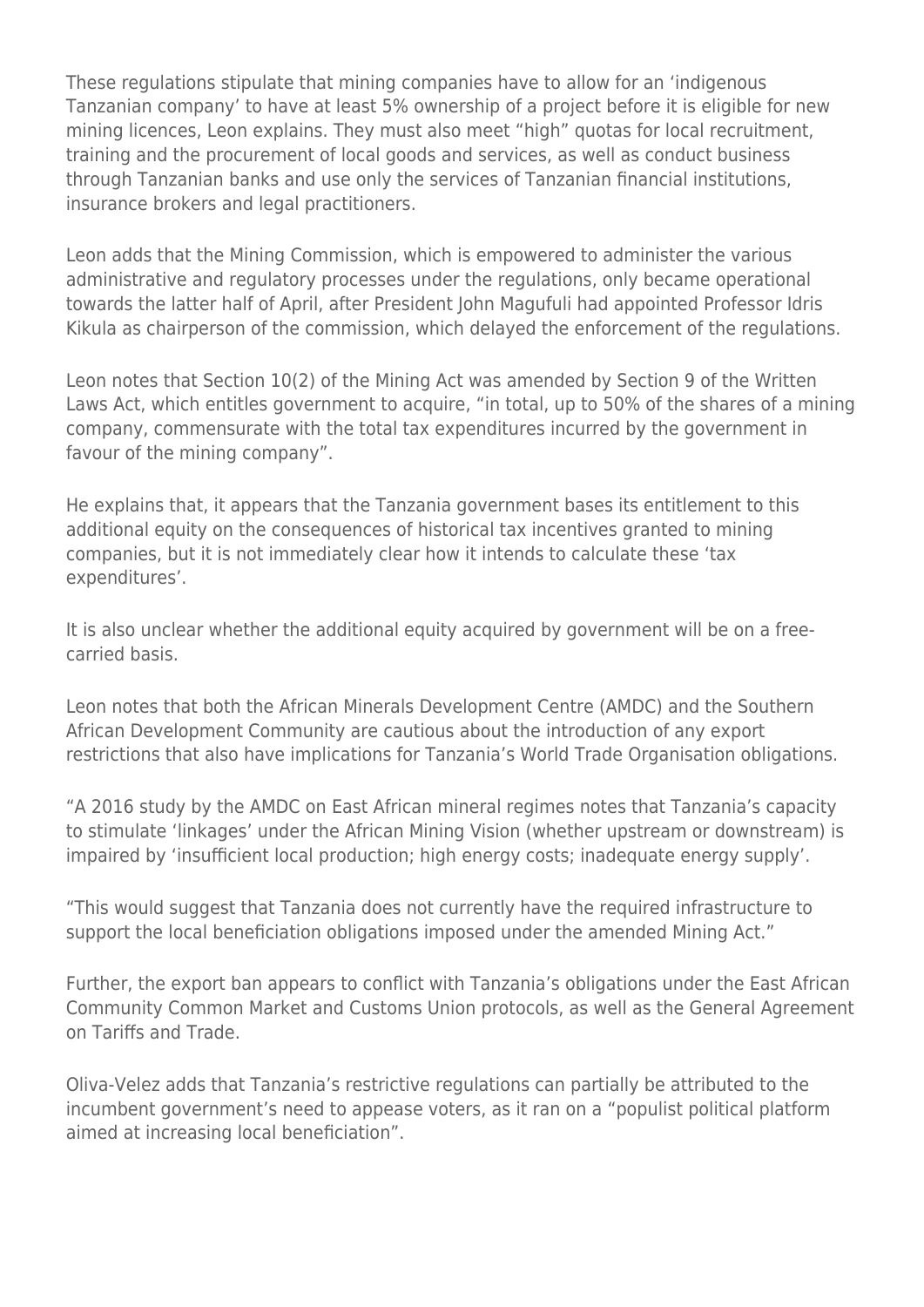He explains that Magufuli's aggressive policymaking is largely driven by protectionist and populist convictions that regard the mining industry as insufficiently involved in local beneficiation.

Oliva-Velez believes Tanzania's inflexible stance on local content and its desire to derive a greater proportion of the wealth stemming from its national resources are likely to lead to mining asset sales or a reconsideration of planned investments.

#### **OTHER AFRICAN COUNTRIES**

Campbell notes that the Zambian government announced a steep increase in royalties for deep and openpit mining in 2015, before back-pedalling after warnings of mine closures and thousands of job losses.

The backlash may have led to Zambia's new approach to tackling macroeconomic revenue imbalances, particularly the fiscal deficit, which remains "[way] above 5%," says Oliva-Velez.

He says the newest attempt to raise funds came about in March, when government announced that it would engage in an audit of local mining companies' financial statements going back six years to assess potential underpayment of taxes. To date, only Canadian miner First Quantum Minerals has received a \$7.9-billion tax bill as a result of an audit.

Government also announced in February that miners would be forced to transport 30% of their cargo for export by rail to revive local rail services. Oliva-Velez says this stipulation is unlikely to be effectively implemented, as the country's rail infrastructure remains in a poor state.

Leon adds that, in Kenya, the 2017 Mining (State Participation) Regulations afford the State a free-carried 10% equity interest in any mining right granted after the 2016 Mining Act came into force on May 27, 2016.

Oliva-Velez says the populist rhetoric across the continent has peaked, but expects to see currently unaffected African jurisdictions considering the possibility of demanding their pound of flesh from mining companies.

He cites recent announcements from the governments of Sierra Leone and Mali regarding their intentions to alter their mining codes.

#### **PROTECTION**

Leon states that the policy developments in African States highlight the importance of rights enshrined in international treaties. "Investment treaties provide a stable framework of protection upon which investors can rely, even when there is upheaval in local laws and regulations."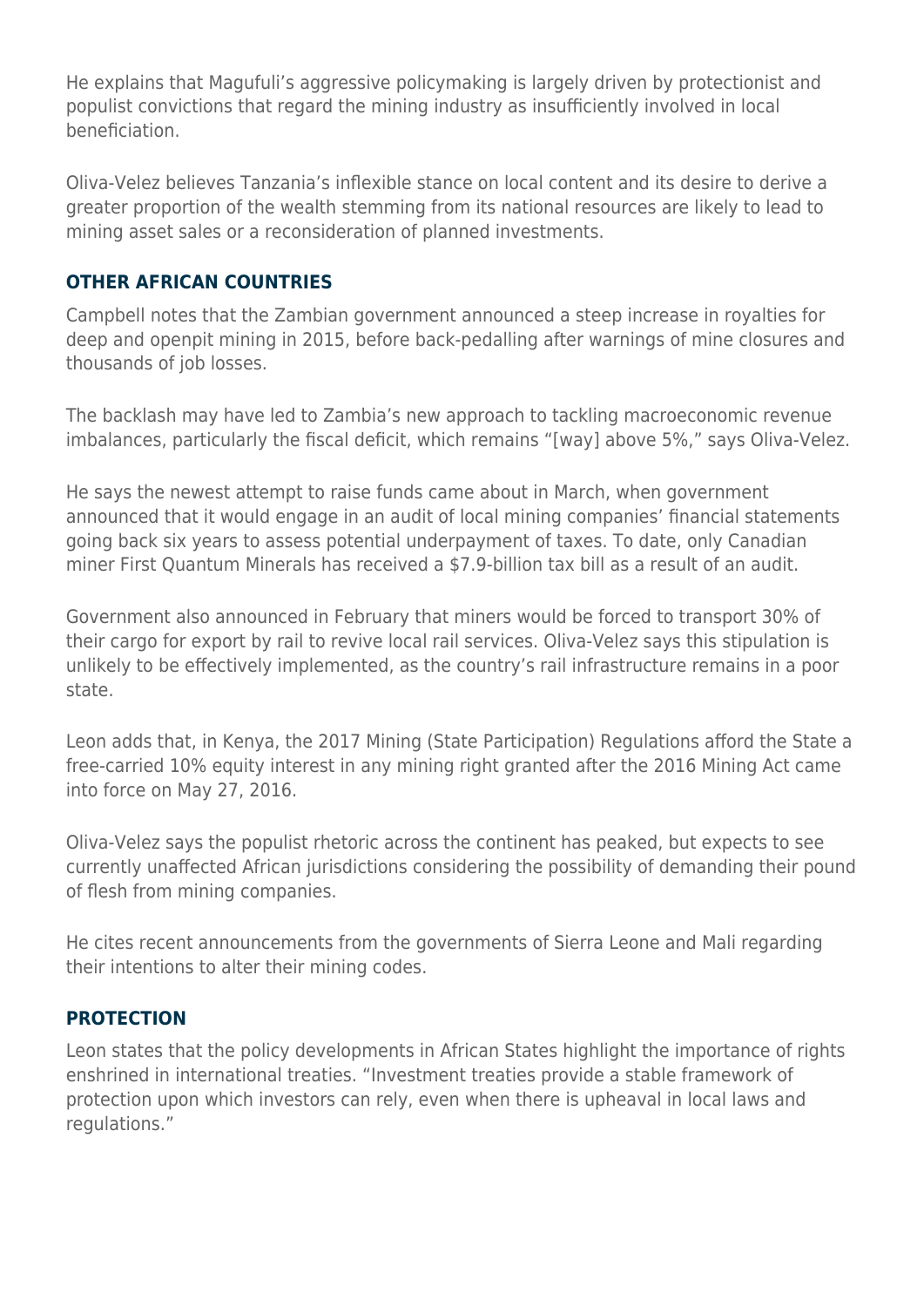He suggests that, through such treaties, investors can enhance the security of their investments and their negotiating leverage with the host State. "Such leverage can help to protect and preserve the smooth operation of an asset, and to provide an avenue for recourse against the host State in the event of arbitrary and/or discriminatory State acts."

If there is no treaty in place between the home State and the host State, it may be possible, at the outset of a transaction, to structure investment through a subsidiary or entity from a country which does benefit from such a treaty, says Leon. "Treaty protection should, therefore, be a significant consideration at the early stages of a project."

Leon, Campbell and Oliva-Velez suggest that the trend towards resource nationalism would likely impact on mining legislation in the short term, specifically in those countries that have high trade deficits, combined with high levels of poverty and unemployment.

Many of these countries are also former colonies, with most mining companies also having ties to former colonial powers. Consequently, large segments of the population in the host countries believe that the mining industry has to do its "fair share" to redress past wrongs, manifesting in the resultant issues of transformation, inequality and socioeconomic development.

This article was first published in [Creamer Media's Mining Weekly](http://www.miningweekly.com/article/resource-nationalism-on-the-rise-in-sub-saharan-africa-2018-06-15-1/rep_id:3650), Volume 24 no 22, June 15-21, 2018